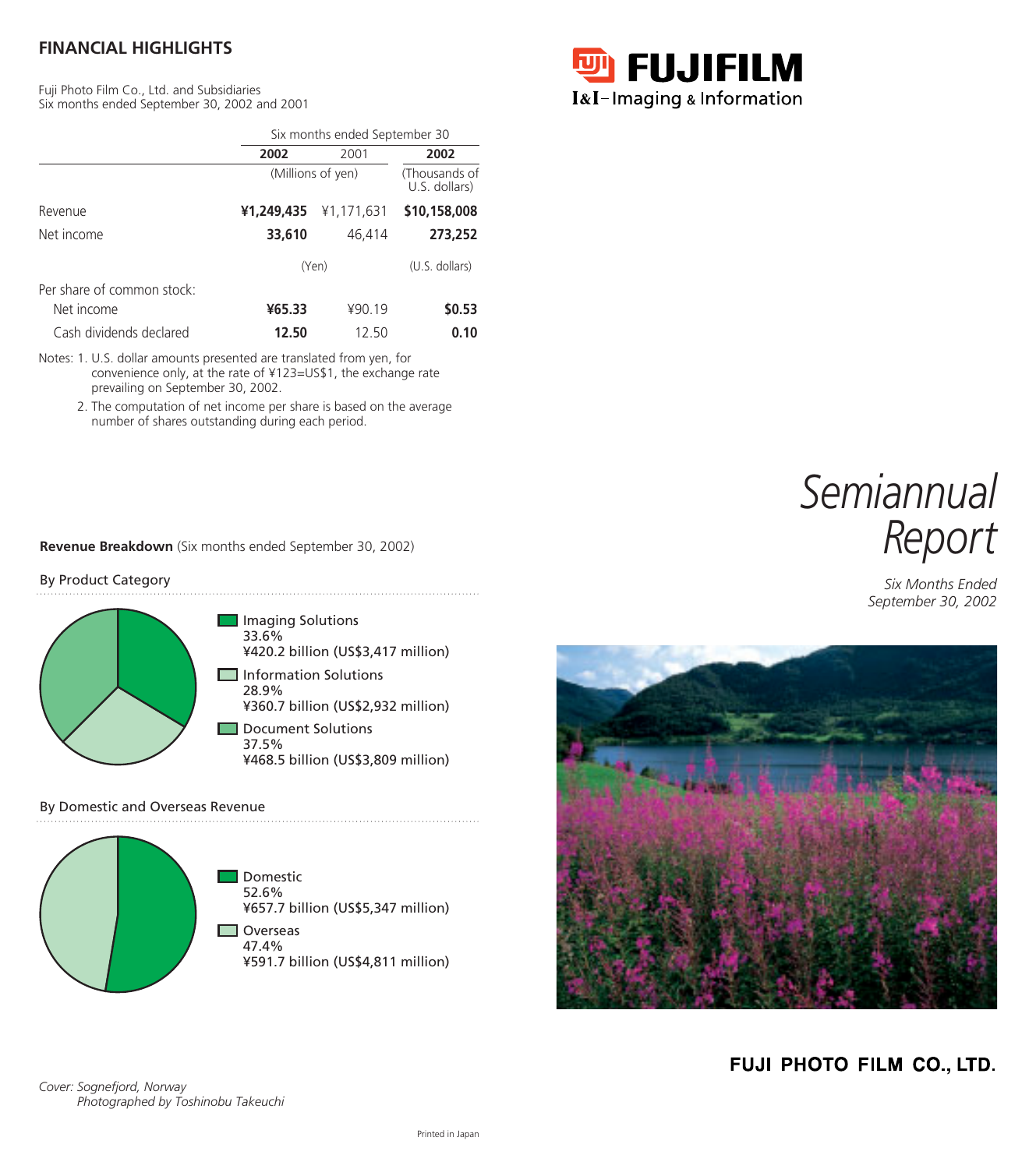## **A MESSAGE FROM THE MANAGEMENT**

During the six-month period ended September 30, 2002, the Japanese economy remained severe due to sluggish consumer spending and private-sector capital investment, although some economic indicators showed signs of a recovery. Overseas, the U.S. economy was relatively stable, but concerns over future prospects increased. In Europe, there were indications of a recovery in the euro area during the first half of the period, although flooding in Central and Eastern Europe resulted in weaker-than-expected performances in some regions. In Asia, the Chinese economy continued to be stable, while other countries exhibited a mild recovery.

Against this background, Fujifilm aggressively worked to offer its customers total solutions using digital and networking technologies in the imaging, information, and document fields. As part of our efforts to strengthen and expand our operating domain, we launched new digital cameras enabling even higher image quality, promoted sales of digital minilabs capable of offering a full range of digital imaging services, increased our manufacturing capacity of materials for liquid crystal displays (LCDs), expanded sales of digital color multifunction machines incorporating new technologies in our document business, and developed new Graded-Index Plastic Optical Fiber to facilitate highspeed communications.

#### **Operating Results**

During the period under review, Fujifilm recorded steady sales of digital minilabs, digital cameras, and other digital products, and the yen was weaker against the U.S. dollar and the euro than it had been during the corresponding period a year ago. As a result, consolidated revenue amounted to ¥1,249.4 billion (US\$10,158 million), a 6.6% increase compared with the corresponding period. Domestic revenue totaled ¥657.7 billion (US\$5,347 million), a 1.0% decrease, and overseas revenue was ¥591.7 billion (US\$4,811 million), a 16.6% increase. Operating income was ¥95.8 billion (US\$779 million), a 7.7% increase, while income before income taxes declined 13.1%, to ¥77.9 billion (US\$633 million), and net income amounted to ¥33.6 billion (US\$273 million), a 27.6% decrease. The main reasons for the declines in income before income taxes and net income included the rapid rise of the yen against the U.S. dollar during the first quarter, which resulted in a difference in settlement exchange rates for receivables denominated in foreign currencies, and the fact that we had recorded a one-time gain on the exchange of marketable securities during the corresponding period a year ago (¥9.0 billion before taxes and ¥5.2 billion after taxes). Interim cash dividends per share of ¥12.50 (US\$0.10) were declared.

**Review of Operations**

In the Imaging Solutions segment, we worked hard to increase sales of color film and other products by carrying out a number of promotional campaigns tied up with the 2002 FIFA World Cup™. In digital cameras, we won praise for our new FinePix F401, which delivers high-quality, high-resolution pictures via our third-generation Super CCD sensor. In lab equipment, we worked to expand sales of the highly reputed Frontier digital minilab series and ran a major promotional campaign in Japan encouraging customers to make prints from photos taken by digital cameras at print shops or via the Internet. In September 2002, we acquired an equity stake of JUS-Photo Co., Ltd., which operates the DPE franchise chain in Japan, through a tender offer bid. We will continue to work further to develop our business in digital photography.

In the Information Solutions segment, we increased sales of graphic arts systems by including Enovation Graphic Systems, Inc., a U.S. sales company, within the scope of consolidation. In medical imaging products, sales of the FCR XG-1 compact digital X-ray diagnostic system increased substantially in Europe and the United States, while remaining steady in Japan. In industrial materials, by increasing our capacity to produce Wide View film for use in LCDs, we were able to record a significant sales increase. In recording media, sales of LTO Ultrium 1\* data cartridges and other data media were strong and we launched our next-generation of Super DLTtape™ 1\*\* data cartridges.

\* LTO and Ultrium are trademarks of HP, IBM and Seagate RSS in the US, other countries or both.

\*\* Super DLTtape is a trademark of Quantum Corporation.

In the Document Solutions segment, domestic sales of the digital color multifunction machine DocuCentre Color 400CP/320CP with superior cost performance remained steady, due to the use of our Emulsion Aggregation (EA) toner, which improves image quality and productivity while reducing environmental impact. Furthermore, we launched the series in the Asia-Pacific region and began exporting it to Xerox Corporation in the United States and its subsidiaries in Europe, thus contributing to a substantial increase in sales of color copying machines.

## **Looking Forward**

Although the business environment surrounding Fujifilm is expected to remain severe, we will continue to provide total solutions based on our advanced technologies and strive to strengthen our business foundation. Furthermore, we aim to reinforce the competitiveness and growth of the entire Group by building a powerful network in R&D, production, sales, and services. In addition, we will intensify efforts to reduce all costs in our drive to build a strong corporate structure and strengthen and upgrade our measures for corporate ethics and environmental and product safety concerns.

In closing, we would like to express our sincere appreciation for all the day-to-day cooperation we have received from shareholders, customers, and business partners. We look forward to your continued support and encouragement.

December 2002

parorí

Minoru Ohnishi Chairman and Chief Executive Officer

Masayuki Muneyuki Vice Chairman

Shigetaka Komori President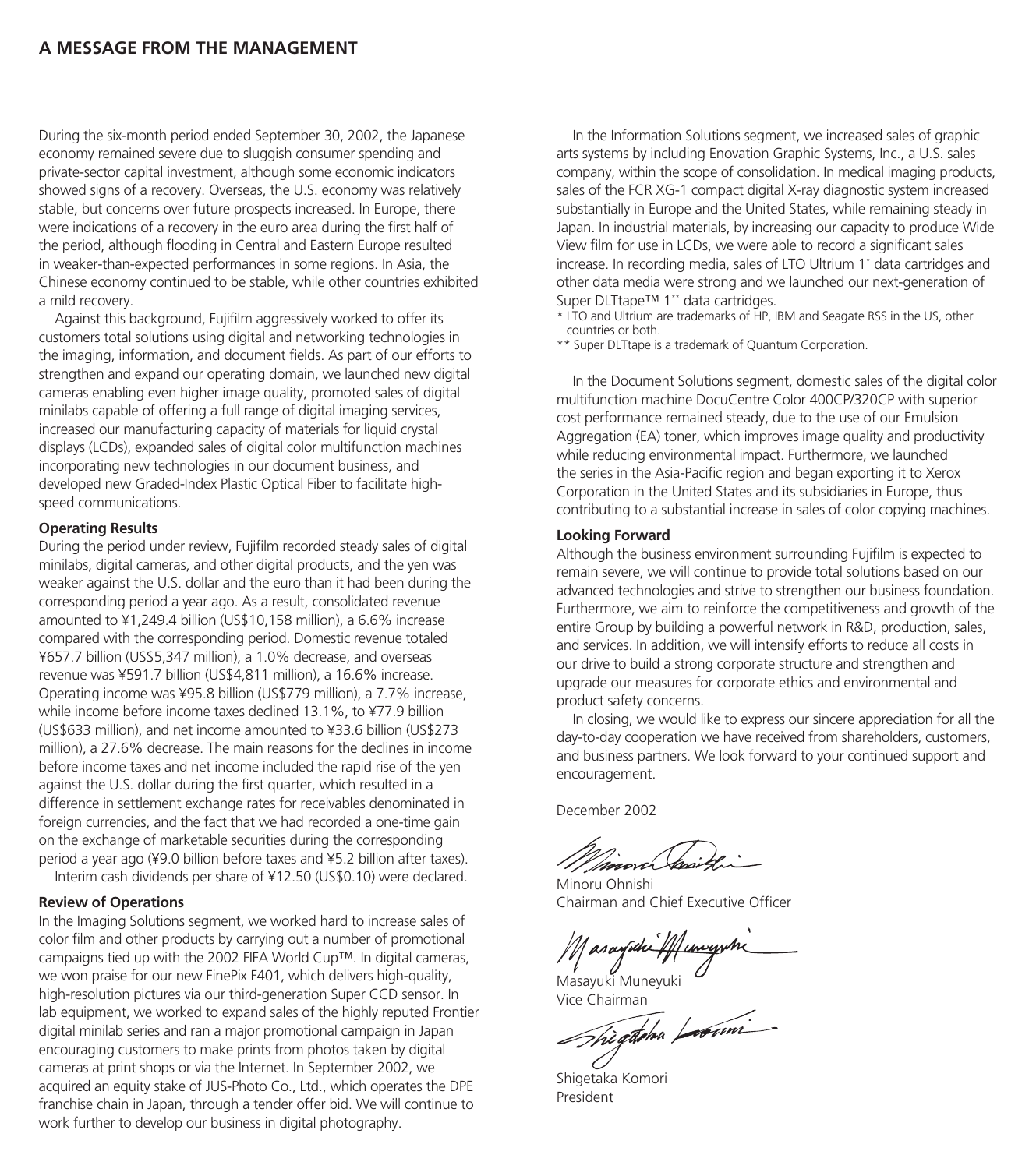# **CONSOLIDATED BALANCE SHEETS (UNAUDITED)**

Fuji Photo Film Co., Ltd. and Subsidiaries September 30, 2002 and 2001

|                                                                          | September 30 |                   |                                |                   |                      |  |
|--------------------------------------------------------------------------|--------------|-------------------|--------------------------------|-------------------|----------------------|--|
| Assets                                                                   |              | 2002              |                                | 2001              | 2002                 |  |
|                                                                          |              | (Millions of yen) | (Thousands of<br>U.S. dollars) |                   |                      |  |
| Current assets:                                                          |              |                   |                                |                   |                      |  |
| Cash and cash equivalents                                                | ¥            | 424,947           | ¥                              | 427,369           | \$3,454,854          |  |
| Marketable securities                                                    |              | 14,980            |                                | 8,334             | 121,789              |  |
| Notes and accounts receivable:                                           |              |                   |                                |                   |                      |  |
| Trade and finance                                                        |              | 493,570           |                                | 460,292           | 4,012,764            |  |
| Affiliated companies                                                     |              | 32,737            |                                | 40,344            | 266,154              |  |
| Allowance for doubtful<br>receivables                                    |              |                   |                                |                   |                      |  |
| Inventories                                                              |              | (17,604)          |                                | (13, 431)         | (143,122)            |  |
| Deferred income taxes                                                    |              | 344,604<br>69,575 |                                | 364,329<br>59,554 | 2,801,659<br>565,650 |  |
| Prepaid expenses and other                                               |              |                   |                                |                   |                      |  |
|                                                                          |              | 28,024            |                                | 29,196            | 227,837              |  |
| Total current assets                                                     |              | 1,390,833         |                                | 1,375,987         | 11,307,585           |  |
| Investments and long-term<br>receivables:<br>Investments in and advances |              |                   |                                |                   |                      |  |
| to affiliated companies                                                  |              | 41,989            |                                | 35,506            | 341,374              |  |
| Investment securities                                                    |              | 290,693           |                                | 264,171           | 2,363,358            |  |
| Long-term finance<br>and other receivables                               |              |                   |                                |                   |                      |  |
| Allowance for doubtful                                                   |              | 99,185            |                                | 107,316           | 806,382              |  |
| receivables                                                              |              | (3, 111)          |                                | (1,695)           | (25, 293)            |  |
|                                                                          |              | 428,756           |                                | 405.298           | 3,485,821            |  |
|                                                                          |              |                   |                                |                   |                      |  |
| Property, plant and equipment:                                           |              |                   |                                |                   |                      |  |
| Land                                                                     |              | 72,685            |                                | 71,197            | 590,935              |  |
| <b>Buildings</b>                                                         |              | 522,263           |                                | 499,703           | 4,246,040            |  |
| Machinery and equipment                                                  |              | 1,533,701         |                                | 1,446,450         | 12,469,114           |  |
| Construction in progress                                                 |              | 33,361            |                                | 37,811            | 271,228              |  |
|                                                                          |              | 2,162,010         |                                | 2,055,161         | 17,577,317           |  |
| Less accumulated depreciation                                            |              | (1,451,388)       |                                | (1,353,307)       | (11,799,902)         |  |
|                                                                          |              | 710,622           |                                | 701,854           | 5,777,415            |  |
| Other assets:                                                            |              |                   |                                |                   |                      |  |
| Goodwill, net                                                            |              | 194,763           |                                | 185,215           | 1,583,439            |  |
| Other intangible assets, net                                             |              | 51,251            |                                | 57,162            | 416,675              |  |
| Deferred income taxes                                                    |              | 71,051            |                                | 37,673            | 577,650              |  |
| Other                                                                    |              | 75,335            |                                | 66,778            | 612,480              |  |
|                                                                          |              | 392,400           |                                | 346,828           | 3,190,244            |  |
| Total assets                                                             |              | ¥2,922,611        |                                | ¥2,829,967        | \$23,761,065         |  |
|                                                                          |              |                   |                                |                   |                      |  |

|                                                                                                                                                            |   | September 30      |   |                                |                    |  |  |  |
|------------------------------------------------------------------------------------------------------------------------------------------------------------|---|-------------------|---|--------------------------------|--------------------|--|--|--|
| Liabilities and shareholders' equity                                                                                                                       |   | 2002              |   | 2001                           | 2002               |  |  |  |
|                                                                                                                                                            |   | (Millions of yen) |   | (Thousands of<br>U.S. dollars) |                    |  |  |  |
| Current liabilities:<br>Short-term debt<br>Notes and accounts payable:                                                                                     | ¥ | 172,218           | ¥ | 172,529                        | \$1,400,146        |  |  |  |
| Trade                                                                                                                                                      |   | 246,298           |   | 238,595                        | 2,002,423          |  |  |  |
| Construction                                                                                                                                               |   | 34,218            |   | 44,509                         | 278,195            |  |  |  |
| Affiliated companies                                                                                                                                       |   | 10,360            |   | 9,945                          | 84,228             |  |  |  |
| Accrued income taxes                                                                                                                                       |   | 36,097            |   | 36,862                         | 293,472            |  |  |  |
| <b>Accrued liabilities</b>                                                                                                                                 |   | 156,634           |   | 147,415                        | 1,273,447          |  |  |  |
| Other current liabilities                                                                                                                                  |   | 49,721            |   | 52,290                         | 404,235            |  |  |  |
| Total current liabilities                                                                                                                                  |   | 705,546           |   | 702,145                        | 5,736,146          |  |  |  |
| Long-term debt<br>Accrued pension and                                                                                                                      |   | 125,827           |   | 142,412                        | 1,022,984          |  |  |  |
| severance costs                                                                                                                                            |   | 193,879           |   | 131,583                        | 1,576,252          |  |  |  |
| Deferred income taxes                                                                                                                                      |   | 22,752            |   | 14,086                         | 184,976            |  |  |  |
| Customers' quarantee deposits<br>and other                                                                                                                 |   | 49,909            |   | 58,809                         | 405,764            |  |  |  |
| Minority interests in subsidiaries                                                                                                                         |   | 131,892           |   | 124,807                        | 1,072,293          |  |  |  |
| Commitments and<br>contingent liabilities                                                                                                                  |   |                   |   |                                |                    |  |  |  |
| Shareholders' equity:<br>Common stock, without par value:<br>Authorized: 800,000,000 shares<br>514,625,728 shares<br>Issued:<br>Additional paid-in capital |   | 40,363<br>68,135  |   | 40,363<br>68,135               | 328,154<br>553,943 |  |  |  |
| Retained earnings                                                                                                                                          |   | 1,644,669         |   | 1,589,784                      | 13,371,293         |  |  |  |
| Accumulated other<br>comprehensive income (loss)<br>Treasury stock, at cost<br>(295,820 and 6,256 shares                                                   |   | (59, 130)         |   | (42, 130)                      | (480, 732)         |  |  |  |
| outstanding at September 30,                                                                                                                               |   |                   |   |                                |                    |  |  |  |
| 2002 and 2001, respectively)                                                                                                                               |   | (1,231)           |   | (27)                           | (10,008)           |  |  |  |
| Total shareholders' equity                                                                                                                                 |   | 1,692,806         |   | 1,656,125                      | 13,762,650         |  |  |  |
| Total liabilities and                                                                                                                                      |   |                   |   |                                |                    |  |  |  |
| shareholders' equity                                                                                                                                       |   | ¥2,922,611        |   | ¥2,829,967                     | \$23,761,065       |  |  |  |